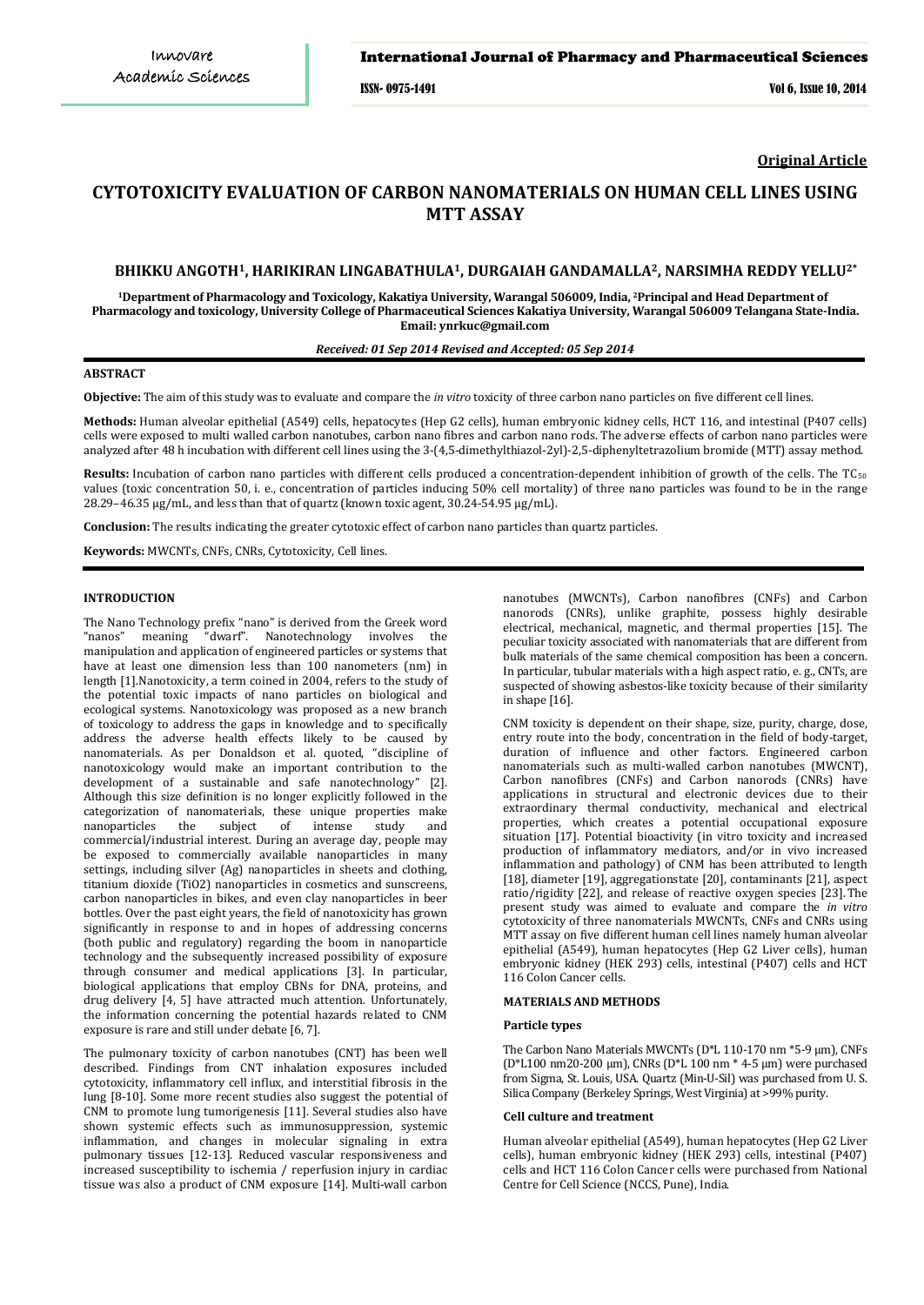These cell lines were grown and maintained using suitable media (DMEM/RPMI 1640, HiMedia, Mumbai, India). All the cell lines were grown in culture medium supplemented with 10% fetal bovine serum (FBS, HiMedia, Mumbai, India), 1% L-glutamine (HiMedia, Mumbai, India), and 1% penicillin–streptomycin–amphotericin B antibiotic solution (HiMedia, Mumbai, India). Cells were seeded at 250,000 cells/flask in a total volume of 9 mL. When confluent, all the cells were trypsinized (using trypsin-EDTA, HiMedia, Mumbai, India), and seeded in 96 well plates (Tarsons, India) at the rate of 2500/0.1 mL. Particle suspension (in phosphate buffer saline (PBS)/0.1% Tween 80) or medium alone was added to each well. For each nanomaterial, a stock solution of 1mg/mL particle in culture medium without any additive was prepared, vortex at maximum speed for 1 min and bath-sonicated for 5 min.

Different concentrations of nanoparticles in culture medium were prepared and used (1–100 µg/mL). Preliminary experiments demonstrated the necessity to add 0.1% Tween 80 to the culture medium to obtain a homogenous suspension for three nanoparticles. Cells were exposed for 72 h to medium alone or in the presence of nanomaterials. At that time, MTT assay was performed to evaluate the toxicity of nanoparticles on different cell types.

#### **MTT assay method**

Mitochondrial function and cell viability were measured by the MTT assay [24]. Briefly, the cells were plated into a 96-well plate at a density of 1.0 x104 cells /well. Cells were grown overnight in the full medium and then switched to the low serum media followed by exposure to carbon nanoparticles. After 48h of treatment with different concentrations of nanoparticles, the cells were incubated with MTT (2.5 mg/ ml) for 2 h. Then, 80 µl of lysis buffer (15% sodium lauryl sulphate in 1:1 mixture of N, N, dimethyl formamide and water) was added into each well to dissolve formazan crystals, the metabolite of MTT.

After thorough mixing for overnight, the plate was read at 490 nm for optical density that is directly correlated with cell quantity using ELISA (Biotech, UK) multiple plate reader. Inhibition of growth of cells was calculated from the relative absorbance of untreated control cells at 490 nm and expressed as the percentage inhibition.

#### **Statistical analysis**

When at least 2 viability values were below 50% of control condition, the TC50 (toxic concentration 50, concentration of particles inducing 50% cell mortality) was calculated using GraphPad Prism software (logarithmic transformation of X-values and non linear regression -sigmoidal dose-response analysis with variable slope- with bottom and top constrains set at 0 and 100 respectively). If a TC<sub>50</sub> could be calculated, TC<sub>25</sub> and TC<sub>75</sub> were calculated (respectively concentration corresponding to 75 and 25% viability), using the following equation:  $TC_f = [(f / 100-f)*1/H]$  \*  $TC_{50}$  where f: percentage that needs to be calculated, H: hillslope,  $\ddot{\ }$ : multiply, \*\*: to the power.

# **RESULTS**

The cytotoxicity data of the three tested carbon nanoparticles with the MTT assay method on five different human cell lines are presented in Figures 1–5. Similar to quartz (a known toxic agent), exposure of three tested carbon nanoparticles to the different cells produced a concentration-dependent inhibition of growth of cells, resulting in reduction of viability percentage of the cells in nanoparticles exposed wells. For all the nanoparticles,  $TC_{50}$ ,  $TC_{25}$ , and  $TC_{75}$  values (respectively concentration corresponding to 50%, 75%, and 25% viability) were calculated on all the cell types and are shown in Table 1. The  $TC_{50}$  values of three nanomaterials were found to be in the range 28.29–46.35 µg/mL. Irrespective of the type of cells, three nanomaterials produced greater cytotoxicity in all cell types tested.

**Table 1: Cytotoxicity of carbon nanomaterials on different human cell lines using MTT assay**

| <b>Nanoparticles</b> | <b>Cell Type</b> | $TC_{50}(\mu g / ml)$ | $TC_{25}(\mu g / ml)$ | $TC_{75}(\mu g / ml)$ |  |
|----------------------|------------------|-----------------------|-----------------------|-----------------------|--|
| <b>CNF</b>           | A 549 cells      | 28.29                 | 4.90                  | 163.10                |  |
| <b>CNR</b>           | A 549 cells      | 43.02                 | 7.32                  | 252.62                |  |
| <b>MWCNT</b>         | A 549 cells      | 35.77                 | 6.17                  | 207.04                |  |
| Quartz               | A 549 cells      | 38.74                 | 5.67                  | 264.68                |  |
| <b>CNF</b>           | Hep G2 cells     | 29.22                 | 5.08                  | 168.04                |  |
| <b>CNR</b>           | Hep G2 cells     | 41.18                 | 6.96                  | 243.55                |  |
| <b>MWCNT</b>         | Hep G2 cells     | 33.53                 | 5.70                  | 197.00                |  |
| <b>Quartz</b>        | Hep G2 cells     | 30.24                 | 5.36                  | 170.54                |  |
| <b>CNF</b>           | HEK cells        | 30.51                 | 5.13                  | 181.28                |  |
| <b>CNR</b>           | HEK cells        | 42.17                 | 6.75                  | 263.31                |  |
| <b>MWCNT</b>         | HEK cells        | 35.03                 | 5.33                  | 229.91                |  |
| <b>Quartz</b>        | HEK cells        | 39.46                 | 6.63                  | 234.73                |  |
| <b>CNF</b>           | P407 cells       | 33.38                 | 5.73                  | 194.40                |  |
| <b>CNR</b>           | P407 cells       | 46.35                 | 7.39                  | 290.65                |  |
| <b>MWCNT</b>         | P407 cells       | 39.19                 | 6.50                  | 236.13                |  |
| Quartz               | P407 cells       | 52.75                 | 8.51                  | 326.78                |  |
| <b>CNF</b>           | HCT 116 cells    | 34.65                 | 6.15                  | 195.20                |  |
| <b>CNR</b>           | HCT 116 cells    | 44.32                 | 7.21                  | 272.41                |  |
| <b>MWCNT</b>         | HCT 116 cells    | 38.27                 | 6.34                  | 230.93                |  |
| Quartz               | HCT 116 cells    | 54.95                 | 8.98                  | 336.03                |  |



**Fig. 1: Cytotoxicity of carbon nanomateials on A549 cell lines**



**Fig. 2: Cytotoxicity of carbon nanomateials on HepG2 cell lines**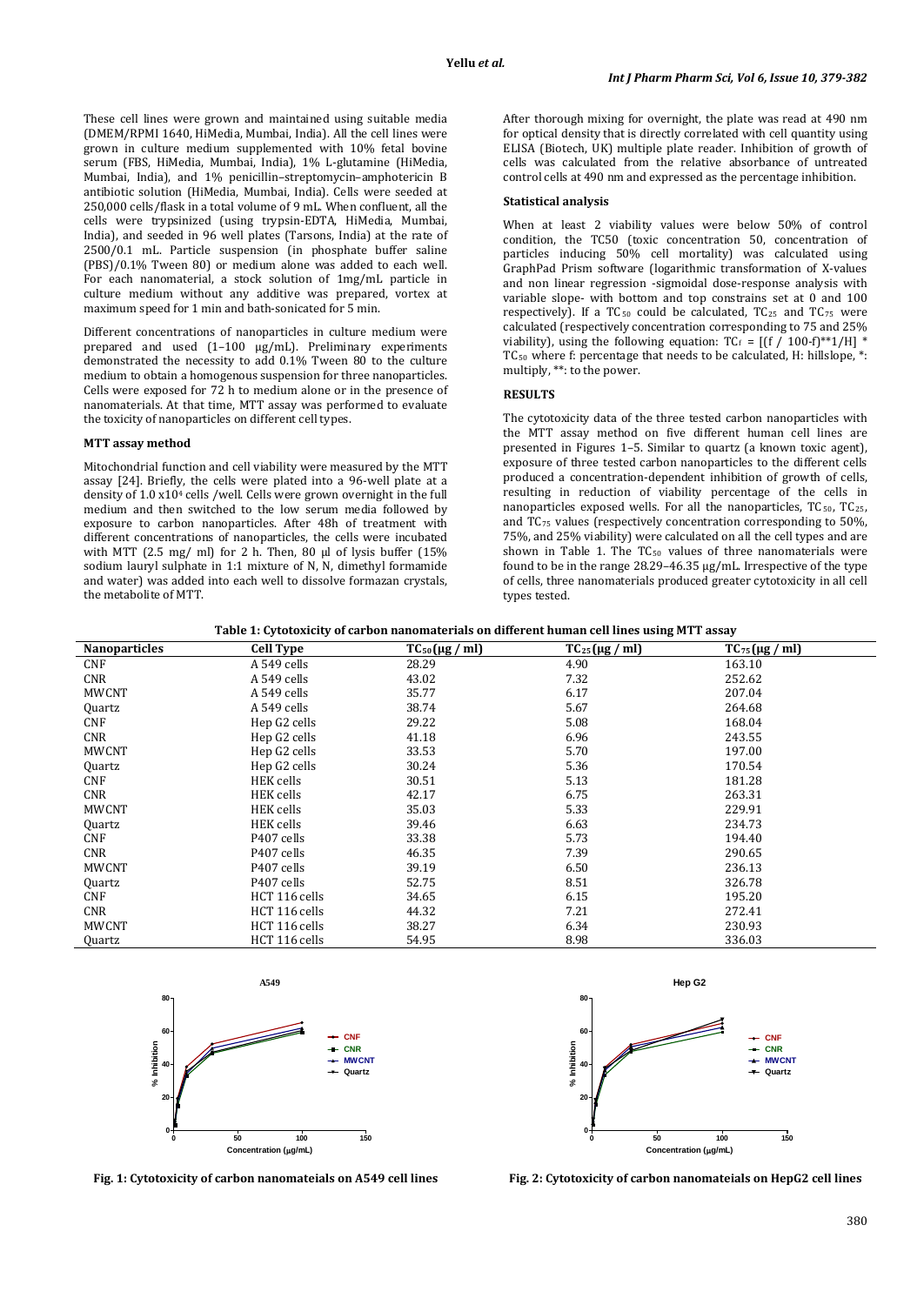

**Fig. 3: Cytotoxicity of carbon nanomaterials on HEK cell lines**



**Fig. 4: Cytotoxicity of carbon nanomaterials on P402 cell lines**



**Fig. 5: Cytotoxicity of carbon nanomaterials on HCT116 cell lines**

#### **DISCUSSION**

The present study investigate and compare the *in vitro* cytotoxicity of three carbon nanomaterials MWCNTs, CNFs and CNRs using MTT assay on five different human cell lines namely human alveolar epithelial (A549), human hepatocytes (Hep G2 Liver cells), human embryonic kidney (HEK 293) cells, intestinal (P407) cells and HCT 116 Colon Cancer cells. To date there are very few studies directly or indirectly investigating the toxic effects of nanomaterials and no clear guidelines are presently available to quantify these effects.

Inhaled MWCNT, which deposit in the lungs, are transported to the parietal pleura, the respiratory musculature, liver, kidney, heart and brain in a single form and accumulate with time following exposure. The tracheobronchial lymph nodes contain high levels of MWCNT following exposure and further accumulate over nearly a year to levels that are a significant fraction of the lung burden 1 day postexposure [25]. Intraperitoneal injection of long (> 5 μm) MWCNT in mice causes fibrotic lesions and mesothelial cell proliferation [26, 27]. So, the present study was used to assess the *in vitro* systemic effects of three carbon nanomaterials following its exposure.

Low-dose, long-term exposure of bronchial epithelial cells to MWCNT has been shown to induce cell transformation, and these transformed cells induce tumors after injection into nude mice [28, 29]. Although, *in vitro* data is not a substitute for whole animal studies. Use of simple *in vitro* models with end points that reveal a general mechanism of toxicity can be a basis for further assessing the potential risk of chemical/material exposure.

The results of the present study showed the higher cytotoxicity of three nanoparticles against all cell types tested and was comparable with a known cytotoxic agent, quartz. The TC<sub>50</sub>, TC<sub>25</sub>, TC<sub>75</sub> values of three nanoparticles and quartz on five different human cell lines were showed in table  $1.$  The TC $_{50}$  values of three nanoparticles were found in the range of 28.29–46.35 µg/mL, were less than that of quartz (30.24 - 54.95 µg/ml), indicating the greater cytotoxicity of carbon nanoparticles than quartz particles. Among the three tested carbon nano materials, CNFs showed potent cytotoxicity on all cell types. The order of cytotoxicity was CNF>MWCNT>CNR.

Roberta brayner [30],investigate the cytotoxicity using MTT assay of three carbon based nano materials. In this study reported that, the toxicity order is CB>CNF>MWCNT. The tested carbon nano materials have shown more potent cytotoxicity towards lung, liver and kidney cells as compare to all cell lines. Equal or greater potency of SWCNT, MWCNT, and CNF compared with other inhaled particles (ultrafine carbon black, crystalline silica, and asbestos) in causing adverse lung effects including pulmonary inflammation and fibrosis [31-33]. On a mass dose bases, inflammation and lung damage at 1 day postexposure followed the potency sequence of SWCNT>CNF>asbestos. The same potency sequence was observed for TNF and IL-6 production at 1 day post-exposure. SWCNT agglomerates were associated with the rapid (7 days) development of granulomas, while neither CNF nor asbestos (being more dispersed) caused granulomatous lesions. Interstitial fibrosis (noted as TGF production, lung collagen, and Sirius red staining of the alveolar septa) was observed at 28 days post-exposure with a mass-based potency sequence of SWCNT>CNF=asbestos. The potency sequence for fibrosis was not found to be related to structure number or particle surface area (determined by BET gas absorption method) delivered to the lung [33].

Previous results showed the ability of carbon nanoparticles to induce various effects in function of the cell type considered. For example, incubation of carbon nanotubes with different cells produced a concentration-dependent inhibition of growth of the cells [34]. Gold nanoparticle-induced death response in a human carcinoma lung cell line (A549 cells) whereas no effect was observed in BHK21 (hamster kidney) or HepG2 (human hepatocellular liver carcinoma) cells [35]. In contrast, our results showed that, irrespective of type of cells, all carbon nanoparticles produced a dose dependent inhibition of growth of cells. Therefore, developing such *in vitro* models to assess nanoparticles systemic toxicity would be of particular interest regarding development of routine screening tests and investigation of nanoparticles precise mechanisms of action.

An unidentified radical is generated by two long, needle-like MWCNTs and these two CNTs were more cytotoxic than the other CNTs tested, suggesting that this radical could be related to the adverse effects of MWCNTs [36]. In vitro studies also indicate that exposure to CNF can cause genotoxicity (micronuclei) as a result of reactive oxygen species (ROS) production, which in turn reacts with DNA, and by interfering physically with the DNA/chromosomes and/or mitotic apparatus [37].

#### **CONCLUSION**

In summary, exposure of carbon nanoparticles to cells produced concentration dependant cytotoxicity. Further studies are needed to investigate the general mechanisms involved in carbon nanotubes induced *in vitro* cytotoxicity and also to correlate these *in vitro*  results with those of *in vivo* toxic effects.

# **CONFLICT OF INTERESTS**

Declared None